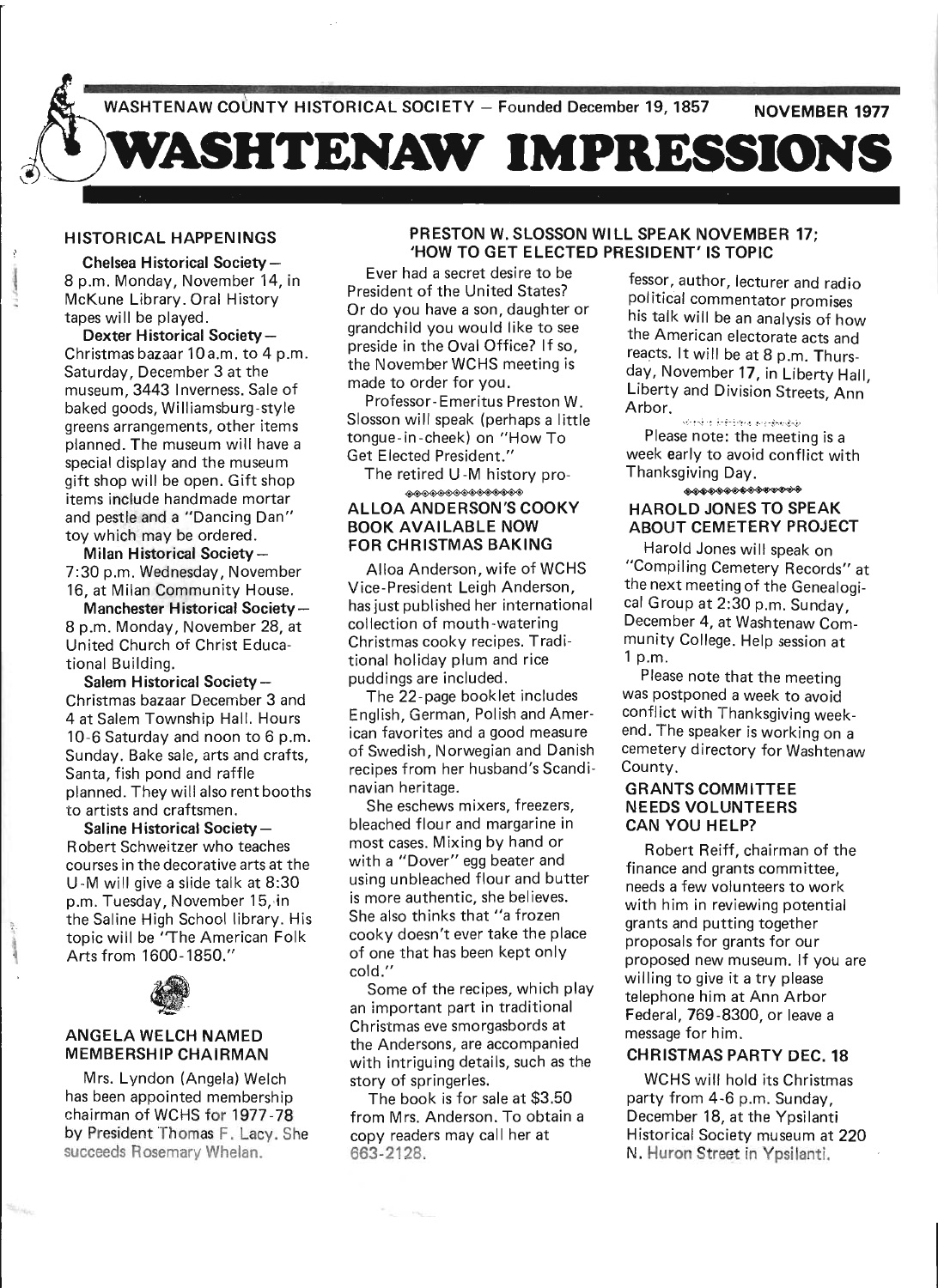# **THE HENRY FORD I KNEW**

### By Dr. Frank Fitt

It happens that by sheer chance of circumstances I met and saw much of Henry Ford in the last dozen or so years of his life.

In the closing days of 1930 I came to Grosse Pointe to assume the pastorate of the Grosse Pointe Memorial Church. Previously I had spent nearly 13 years in a Presbyterian pastorate at Highland Park, a suburb just north of Chicago.

At that time our two children were quite young. Mrs. Fitt and I sometime before had purchased a cottage in the Colorado Rockies. There my wife and children spent the entire summer while I joined them for my vacation in August. For much of the summer I lived alone.

One morning after breakfast I was reading on the porch of the manse when a dear old neighbor on his usual stroll called out from the sidewalk, "Hey, parson, where are you taking dinner tonight? Can you dine with us?" I said I would be glad to come.

 $"$ Fine," he said. "See you at seven o'clock."

It was all so informal that I was not sure that I should wear my tuxedo but I decided to play safe."

As I strolled down the halfblock, no one else was in sight. As I neared the home a limousine drew up in front of it and out stepped Mr. and Mrs. Henry Ford.

There was no mistaking him $$ the lithe, graceful figure, the fine tailoring of his tuxedo, the quick keen gaze, the marked resemblance to Cardinal Mercier. Mrs. Ford was a little brown wren of a woman with a humorous facial expression and dancing eyes which took in everything quickly. There was no mistaking their devotion to each other.

I still have vivid memories of the dinner. There were about a dozen couples around the table. I was seated where I could observe Henry Ford closely. I noticed that he contented himself with a very small amount of food as I had heard. I also had heard he was a very convinced teetotaler and I watched him when he raised his wine glass as a matter of politeness. All he did was to moisten his lips.

He took part in the conversation. showed that he was not without ' humor, never became excited or heated then or in any of our many future meetings, was always ready to listen and altogether revealed himself as a man of deep refinement.

After dinner we men adjourned for a time to smoke and chat together, Henry Ford abstaining from the cigars as a non -smoker. The subject of Russia came up-I don't remember what crisis it was. I remember Mr. Ford's comment:

"They need some Britons over there to teach them how to organize." Then as a sort of afterthought and in the most casual tone without any thought of the effect on the rest of us he said "That is what I told the King of England."

I think we all pricked up our ears at this point. I said, "Mr. Ford, tell us about your meeting with the king."

"Oh," he said, "Mrs. Ford and I happened to be over in England and we were invited to a garden party where we met the king."

"What did the king say when you told him that Russia needed some Britons to teach them how to organize?"

"He just laughed."

"It was among the older group in Grosse Pointe, their contemporaries, that Mr. and Mrs. Ford found their chief, but not the only avenue, of their social life. Every now and then when we dined at certain homes Mrs. Fitt and I would find that Mr. and Mrs. Ford were present as fellow guests.



Usually the party was about a dozen or so and the pattern I have described at my first meeting with them was followed. Both of them were always the same, calm, friendly, always ready to take part in the general conversation, never in a hurry to leave.

When she was with a small group of women friends some of them told me, Mrs. Ford on occasion would reduce them to helpless laughter with her ability as a mimic. She was never malicious in her portrayal, but of course, she and her husband not infrequently found themselves in situations which found portrayal later in her own humor.

My first visit to Fairlane, his home in Dearborn, came about during Mrs. Fitt's four-year term as president of the board of the Detroit Metropolitan YWCA. Mrs. Ford was a most generous supporter of that work and we were invited to lunch with Mr. Ford and herself, just the four of us.

The home was approached by a long private driveway through woods and then one came sudden Iy to the landscaped grounds and home. I had expected something on the order of the huge mansions of England. Instead the home was a modest residence, far less pretentious than some of the homes I knew well in Grosse Pointe.

No couple could have made us feel more at ease. I marvelled that a man still in control of his company as Mr. Ford then was could seem so carefree and unhurried.

My chief memory is an amusing one. I knew a very skillful butler, a Scotchman, who had been passed around from one family to another in Grosse Pointe. His nemesis was strong drink and after a time his employer would have to let him go. As is true of almost all butlers he was a most distinguished looking man, but inevitably his nose took on over the years the hues of a rainbow. Then he disappeared.

To my astonishment he was the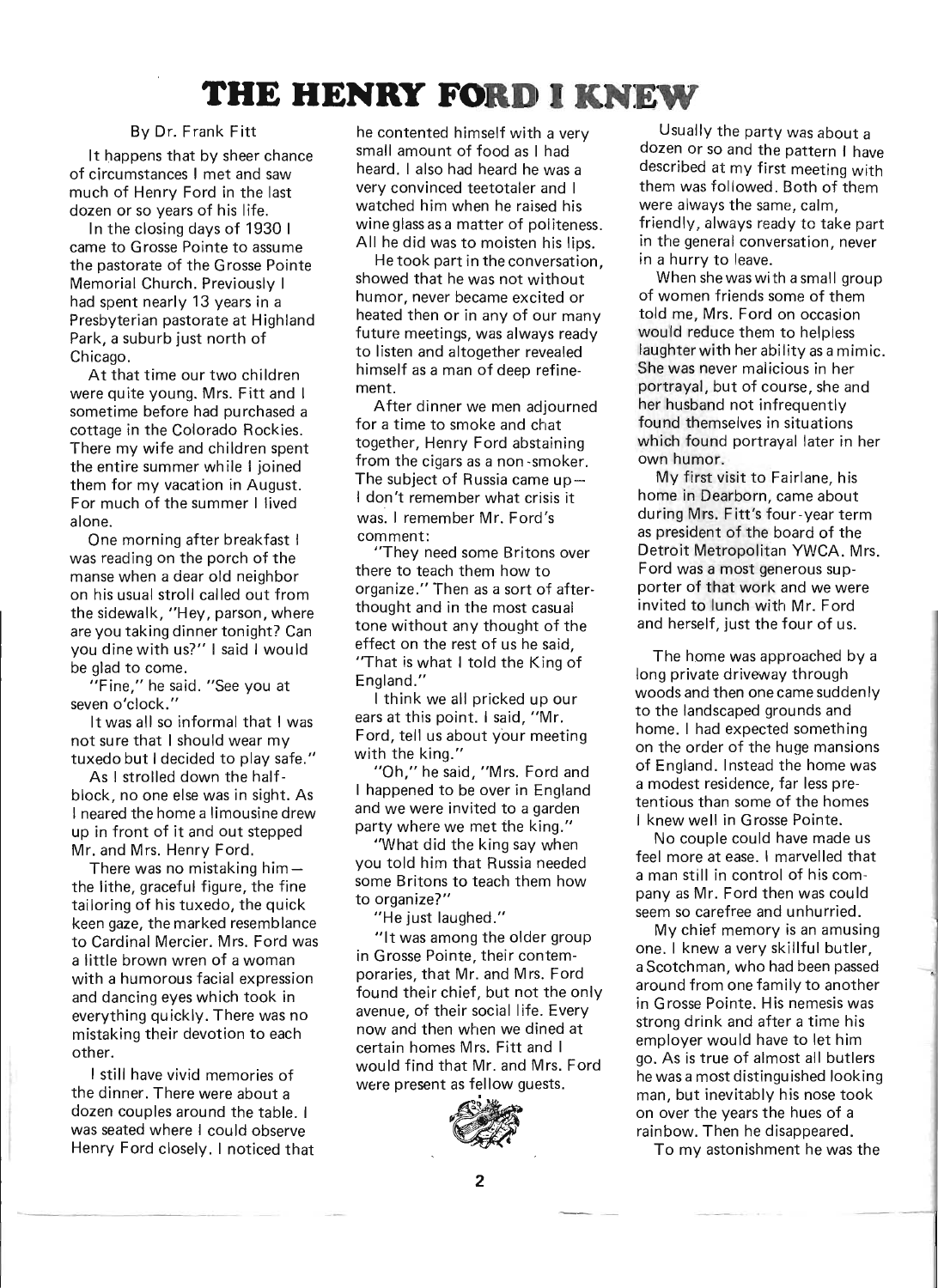butler who took care of us at that luncheon and my astonishment was intensified when I noticed that in that teetotaling home the usual nasal glow was receding. I remember that he and I exchanged a wink as he probably noted my surprise. The day came years later when I took his funeral.

One unforgettable memory was attending the celebration of the Fords' fiftieth wedding anniversary in 1937. It was an evening reception at the home of Mr. and Mrs. Edsel Ford at the northern end of Grosse Pointe.

Carpenters had built on a commodious temporary room to the Edsel Ford home to accommodate the three hundred or so men imd women who attended, most of them known to me.

The most remarkable feature of the evening was that Birney Smith, the official introducer, was not there. (Smith is a Negro, now in his 90's, a devout Episcopalian, now living in retirement at Brighton with whom I keep in touch as a longtime friend.) For forty years or more he was the official introducer at receptions, inquiring your name and mentioning it to those who were receiving as you reached them.

The miracle was that the four Fords, Henry and his wife, Edsel and his wife, called everyone by name as they came along. Henry Ford was then 74.

Very definite precautions were taken against uninvited interlopers for it was not unknown for complete strangers to turn up and partake freely of the refreshments. At the entrance lodge each car was stopped and the passengers courteously identified in a matter of moments. Later inside I looked around for possible guards or detectives and saw none. A short time later I saw Mr. Ford somewhere else and congratulated him on the neighborliness of the occasion and the absence of any professional watchers.

He smiled slightly and all he said was, "They were there."

It was earlier on New Year's Eve in 1935 that I had Henry Ford



 $-$  Courtesy, Ford Archives, Henry Ford Museum, Dearborn, Mich. Henry Ford I and Mrs. Ford, dancing at Greenfield Village.

all to myself for two or three hours. It so happened that I had in the congregation at Grosse Pointe the champion lady dry and the champion lady wet of Michigan. By that time the eighteenth amendment had been repealed.

The lady dry kept on witnessing to her faith by hiring the main floor of the Masonic Temple in Detroit for a New Year's Eve dance to which hundreds of young people were invited. No liquor was served.

We chaperons were seated in boxes around the dance floor and our hostess had put Mr. Ford and myself as the sole occupants of one.

F.D.R. and his New Deal were the chief topics everywhere and I decided to find out Henry Ford's opinions as tactfully as I could. In all his opinions, Henry Ford spoke in concentrated form such as we use in a telegram. He really needed an interpreter.

A perfect illustration is found in his statement to a reporter at the time he won his case against the Chicago Tribune in 1916 that "history is more or less bunk." This statement has unfortunately found its way into Bartlett (Familiar Quotations). The man who

spent many millions creating Greenfield Village certainly had a deep respect for certain periods of American history. What he meant, I am quite sure, is that we should not allow ourselves to be influenced too much by historical precedent.

In our conversation that night at the Masonic Temple dance, Ford was calm and used the same telegraphic phrasing, the capsule form of a long process of thought. We did not mention Franklin Delano Roosevelt by name, but it was clear to me that Mr. Ford felt sure that in the election later that year the American people would have too much good judgment to vote back the president to the White House. He was wrong of course.

The general opinion of Mr. Ford's judgment of the New Deal which I formed was that he considered it was releasing forces into the American scene which in time might prove uncontrollable and conceivably fatal to our democratic tradition.

Over forty years have passed since that interview. There can be no question of certain benefits originating through the New Deal,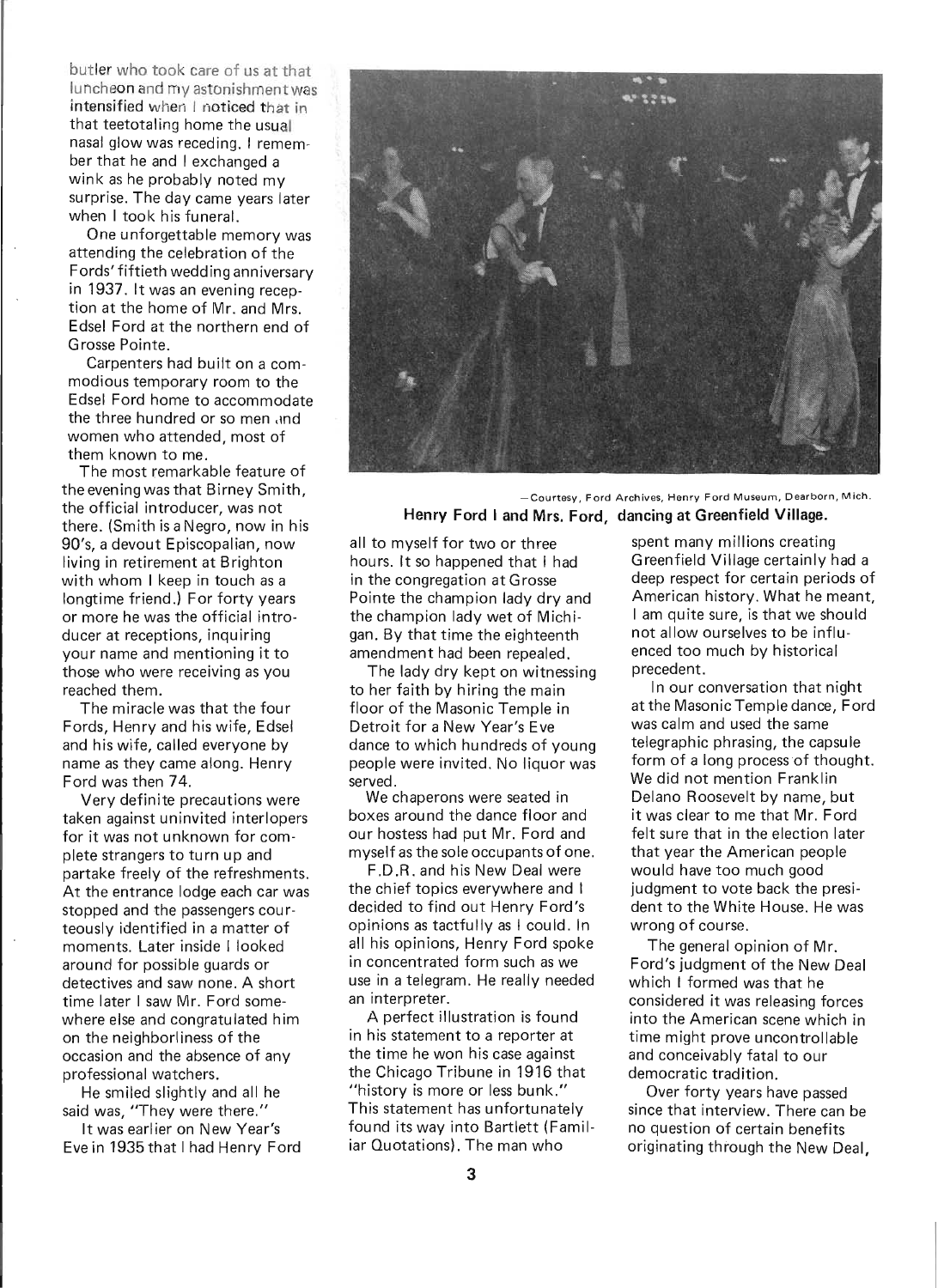but surely we are painfully aware of certain dangers too-fearful abuses of our welfare system and long term deficit financing.

For many winters Mr. and Mrs. Ford entertained their friends at occasional square dances at Greenfield Village in Dearborn on Friday evenings. We could seldom attend since I did much of my pastoral calling then when the men were home in the evening. On the few occasions when we cou Id attend we were sure to meet some visiting celebrity, usually a distinguished foreigner. I remember meeting a Hohenzollern, a grandson of the Kaiser on his wedding trip in this country. (He had served an apprenticeship at the Ford Company once.) His bride was a Romanoff related to the late czar, one of the most beautiful young women I have ever seen.

Mr. Ford was a graceful dancer and obviously enjoyed himself as the fiddler he brought from New England played. No one smoked out of respect for Mr. Ford and no liquor was available. At ten o'clock promptly cocoa and sandwiches were served and soon all had started home.

It was inevitable that a man gifted with such originality as Henry Ford should be misunderstood at times. When he said he didn't believe in charity, he was referring again in his telegraphic way to indiscriminate charity. He believed in charity that counted.

In addition to the large foundation which is his legacy to mankind today he was most generous during his lifetime.

Among the large cities in this country Detroit pioneered the United Foundation concept, all the "begs" in one "ask it." Year after year in strict confidence he had an understanding that he could be counted on to make sure that Detroit would go over the top. That ended with his death.

In 1916 he took over the hospital that bears his name and ran it in his own way. The manager of the hospital was a parishioner of mine. The deficit on that



Courtesy. Professor David L. Lewis

Former Ford cabin at exclusive Huron Mountain Club.

hospital each year was about a half million dollars and Ford paid it.

He had extraordinary ways of helping people. One of my parishioners at Grosse Pointe spent his whole life as a teacher of German and French. He had those three Ford grandsons as students. Every second year he would return to Europe and travel in France and Germany, perfecting his knowledge. Every time he landed he was met by a chauffeur and Ford car that carried him around wherever he wanted to go.

During World War II one of the young men in our church was invalided home after being seriously wounded. In telling me about it he said, "You know my life was saved by that fully equipped ambulance that brought me back from the front lines. It was wonderful of our church to give such a gift. You can't imagine what it meant to me as they carried me in to read in big letters on its side that it was given by the Grosse Pointe Memorial Church."

I had no knowledge of any such gift, but I later found out what I suspected was true, that in complete privacy Henry Ford had donated about a dozen such costly ambulances in the names of certain institutions in the Detroit area. In the years when Mr. Ford was still living I kept coming across many cases where individuals and institutions had been assisted by him.

On Saturday, August 24, 1946, six months before his death, I saw Henry Ford for the last time. Hints had reached me earlier that he had suddenly become somewhat senile. Not long after his retirement when his grandson took over the company, Henry Ford purchased a cottage at the Huron Mountain Club, west of Marquette, where a colony of about seventy-five families, mainly from Grosse Pointe and Lake Forest spent their summer vacations.

Mrs. Fitt and I had motored up there from Northport Point where we were vacationing for a wedding I was to perform. Mrs. Ford sent word she hoped we would lunch with them on the day of the wedding and we did. The minute I saw him I realized the reports of senility were true. While he made an occasional comment she did most of the talking. It was fundamentally a very sad occasion. That great man-senile.

He died the following spring. He was 84. You remember that we had floods then. The Rouge River was flooded and his home was in darkness. They had to have candlelight.

A great many lives of Henry Ford have been written, both before and after his death. I have read a number of them. One of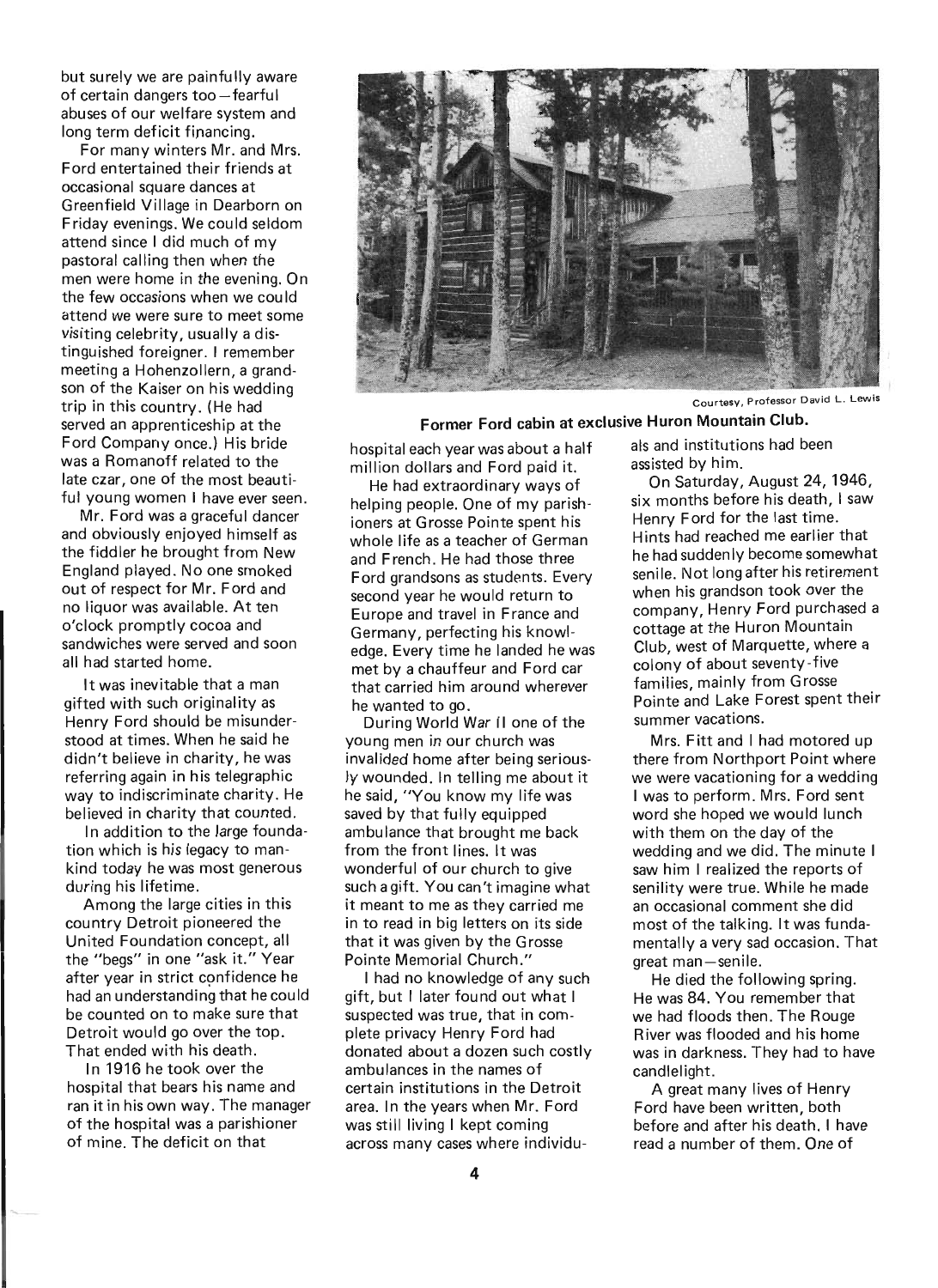the most unfortunate of them was written, I regret to say, by a gentleman of the cloth. He was associated with Mr. Ford for about five years and then they parted.

I knew this man, respected him, had admiration for his ability, but someone has said, "Deliver me from an enemy who writes a book about me." It is most unfortunate because he interprets Henry Ford as a Dr. Jekyll and Mr. Hyde. In all the times that I myself had dealings with Mr. Ford I never found anything that suggested a

Dr. Jekyll and Mr. Hyde division, absolutely never.

Perhaps the best comment on the book was made by Henry Ford himself. There was a woman in my parish who knew Mr. Ford well enough to ask him if he had read the book, and if he had what he thought about it.

Later she told me about his perfect answer. He said, "I think that so -and -so reveals more about himself in the book than he does about me."

The study of Henry Ford which **CHICHLOROT** 

I think comes closest to hitting the bull's-eye was written by a reporter named W. C. Richards who took a year off from The *Detroit Free Press* and went about with Henry Ford day after day. He gives story after story about him, and lets the reader form his own conclusion. It is called The *Last Billionaire.* 

If I had my druthers and could meet one hundred great Americans of history, beginning with Lincoln, I certainly would include Henry Ford.

**QUOUQUOUD** 

## PRESIDENT'S CORNER

Q\|QQ|QQ|QQ|QQ|QQ

### ON EXPLORING A NEGLECTED AREA OF HISTORICA'- RESEARCH: THIS TOUR TAKES TEMPERATE TOUCH TO GET ALL THE WAY BACK TO JOE'S

There is a subject of historic interest and significance that to the best of my knowledge has been overlooked or avoided by local historians but merits our attention. Over the years I have done some research on the matter, and perhaps there are others of.you who have also done work in this area but have failed to keep records of your findings.

It is a subject that must be approached with care and in a purely scientific manner or it can soon get out of hand. I am referring to one of the earliest evidences of civilization in any area ... the bar, the tavern, the saloon. We are fortunate to have some classic examples of these early taverns still in operation in outlying areas and each has a wealth of memorabilia and nostalgia.

For those of you who would like to do some research on the subject, here is a tour you might take as a beginning.

First stop would be the "Old Shack" by the railroad track at 422 Wabash in Milan. It is adjacent to the Ann Arbor and the Norfolk, and Western Railroad tracks. It will bring back fond memories of parties at which you gathered around the piano and sang "Little old shack by the railroad track, the roof was so

slanty, etc." It is one I have stopped at after pheasant hunts on hot, dry October days. As far as I could determine-I interviewed the owner-it dates back just to the ending of prohibition, but still has accumulated an interesting history and memorabilia and should be included in any tavern study.

To get the full flavor and feeling of each tavern and the attention of the owner you will want to try the liquid specialty of the house whether it is a hunter's cocktail or a rare ale or beer. But pace yourself. You have five taverns to cover and I would suggest using the wine tasters method if you are to go the distance ... enjoy the aroma and the flavor but swallow little.

Next tour stop would be the Bridgewater Tavern at 8452 Boettner Road in Bridgewater. Take the back road out of Milan to Saline. It's a picturesque drive with several beautiful old farm houses to view. At Saline follow the main street west out of town and turn off on Austin Road which will take you directly through downtown Bridgewater and by the tavern. Harriet and I researched this one, one sunny afternoon last spring. It is a typical country tavern with bar, pool table, assorted small tables and a coyote skin tacked on one wall. The building was originalIy a bank, and the stone over the front door still carries the Bridgewater Bank name. I recommend sitting at the bar. Ask the bartender to draw one or two as the case may be, and you will find he or she will open up and you will learn about the people and background of Bridgewater. The tavern caters to the German families in the area and features German dishes including a great sauerkraut and knockwurst lunch (not available every day ... call to find out when).

Proceed on Austin Road to Manchester. The last part of the drive follows the Raisin River and is particularly nice. In Manchester, stop at the Black Sheep tavern and restaurant. This is a golden oldie that dates back to 1873. You could spend hours looking at the many antique items displayed throughout the bar and dining areas . . . the stained glass windows, the cast iron stoves, the nickelodeon, etc. The Black Sheep serves excellent food and on Friday and Saturday nights has a buffet and sing along.

Next take M -52 out )f Manchester to Chelsea. Here you should visit Seitz's Tavern. It was originally McNamara's Bar and dates back before the turn of the century. One customer recalls going there as a boy in 1900 to get a pail of beer for his father.

 $\cdot$